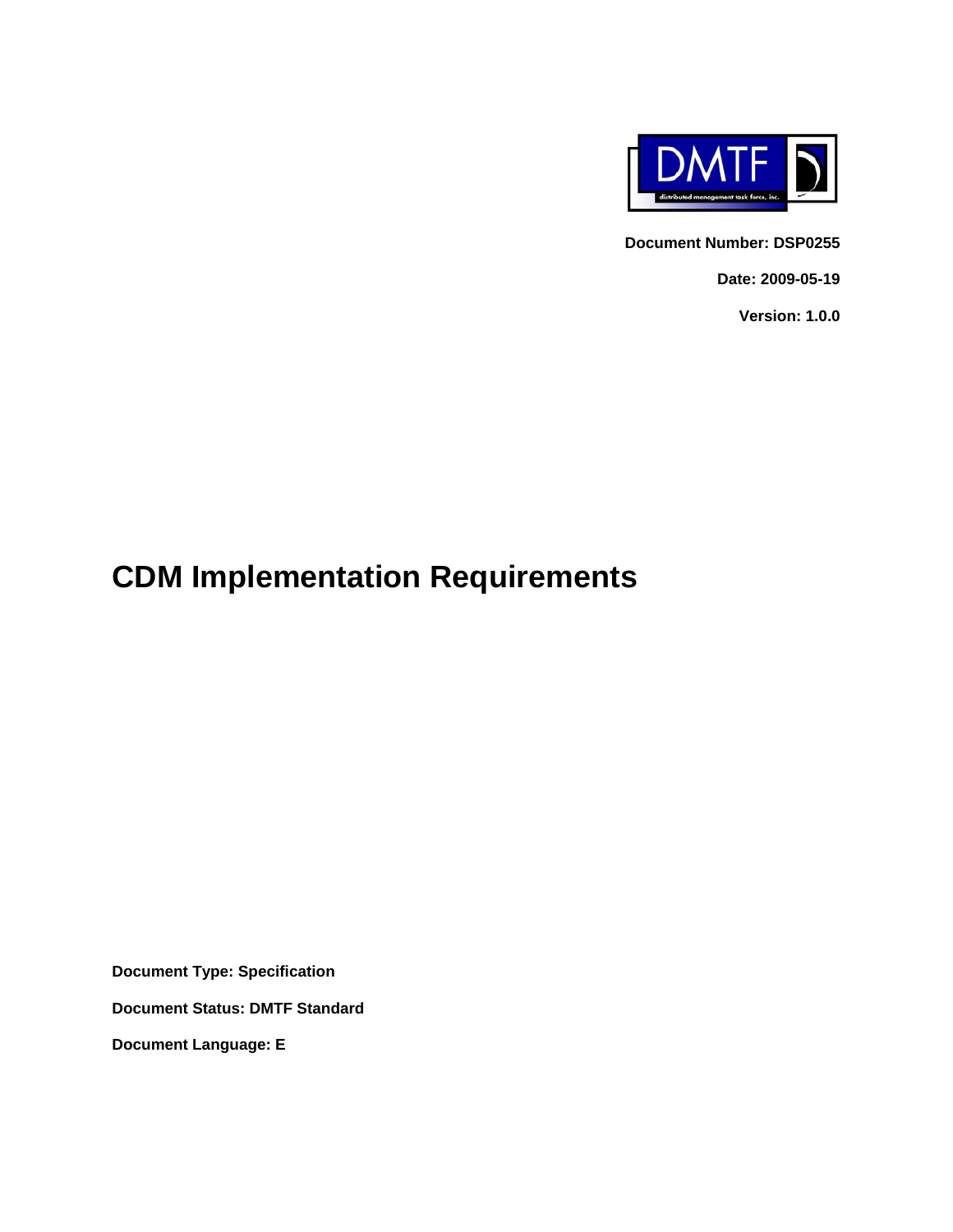#### Copyright Notice

Copyright © 2009 Distributed Management Task Force, Inc. (DMTF). All rights reserved.

DMTF is a not-for-profit association of industry members dedicated to promoting enterprise and systems management and interoperability. Members and non-members may reproduce DMTF specifications and documents, provided that correct attribution is given. As DMTF specifications may be revised from time to time, the particular version and release date should always be noted.

Implementation of certain elements of this standard or proposed standard may be subject to third party patent rights, including provisional patent rights (herein "patent rights"). DMTF makes no representations to users of the standard as to the existence of such rights, and is not responsible to recognize, disclose, or identify any or all such third party patent right, owners or claimants, nor for any incomplete or inaccurate identification or disclosure of such rights, owners or claimants. DMTF shall have no liability to any party, in any manner or circumstance, under any legal theory whatsoever, for failure to recognize, disclose, or identify any such third party patent rights, or for such party's reliance on the standard or incorporation thereof in its product, protocols or testing procedures. DMTF shall have no liability to any party implementing such standard, whether such implementation is foreseeable or not, nor to any patent owner or claimant, and shall have no liability or responsibility for costs or losses incurred if a standard is withdrawn or modified after publication, and shall be indemnified and held harmless by any party implementing the standard from any and all claims of infringement by a patent owner for such implementations.

For information about patents held by third-parties which have notified the DMTF that, in their opinion, such patent may relate to or impact implementations of DMTF standards, visit <http://www.dmtf.org/about/policies/disclosures.php>.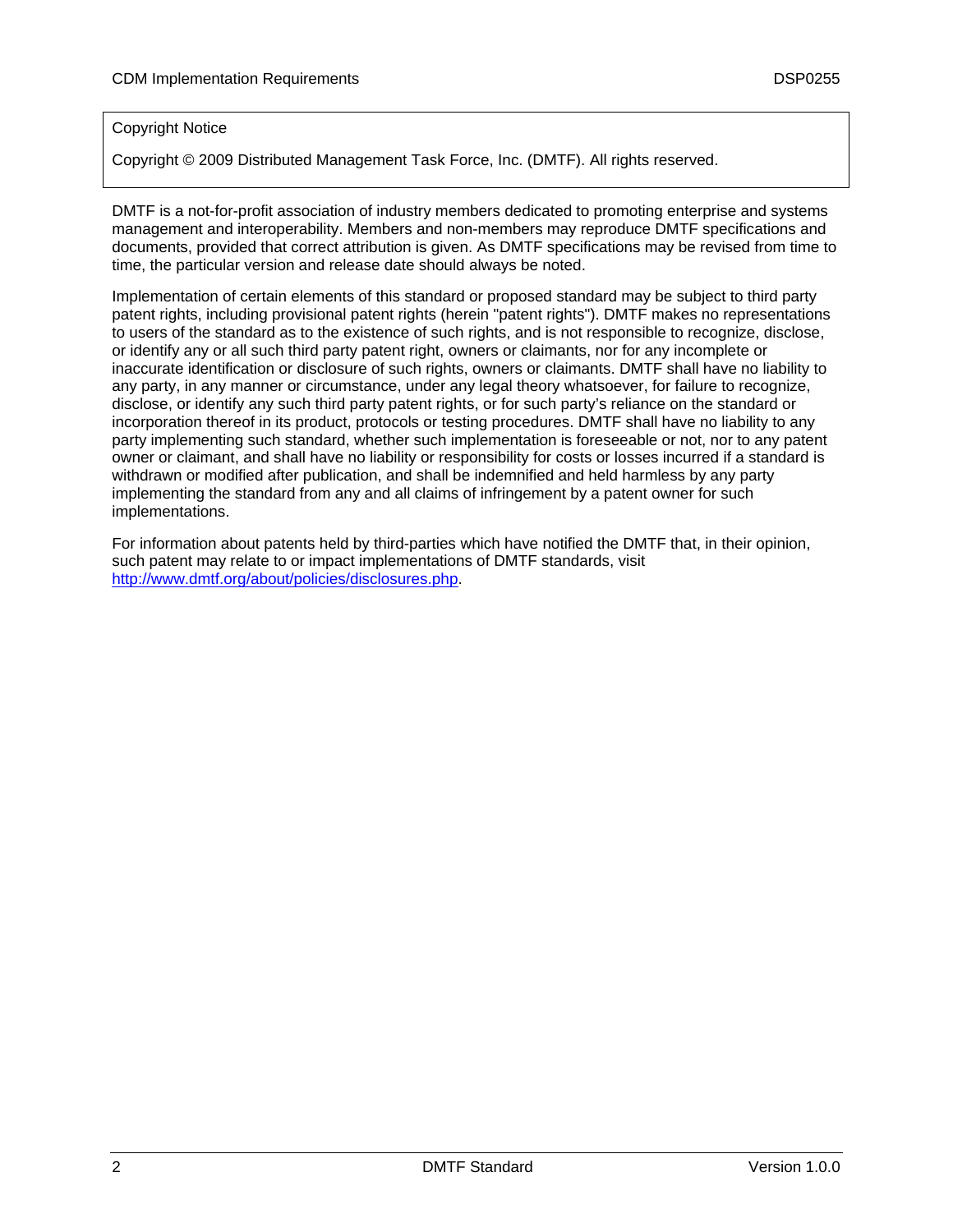## **CONTENTS**

| Foreword |  |
|----------|--|
|          |  |
|          |  |
| 2        |  |
| 2.1      |  |
| 2.2      |  |
| 2.3      |  |
| 3        |  |
| 4        |  |
| 41       |  |
| 42       |  |
| 5        |  |
| 6        |  |
| 7        |  |
| 7.1      |  |
| 7.2      |  |
| 7.3      |  |
| 8        |  |
| 9        |  |
| 9.1      |  |
| 9.2      |  |
|          |  |

### **Tables**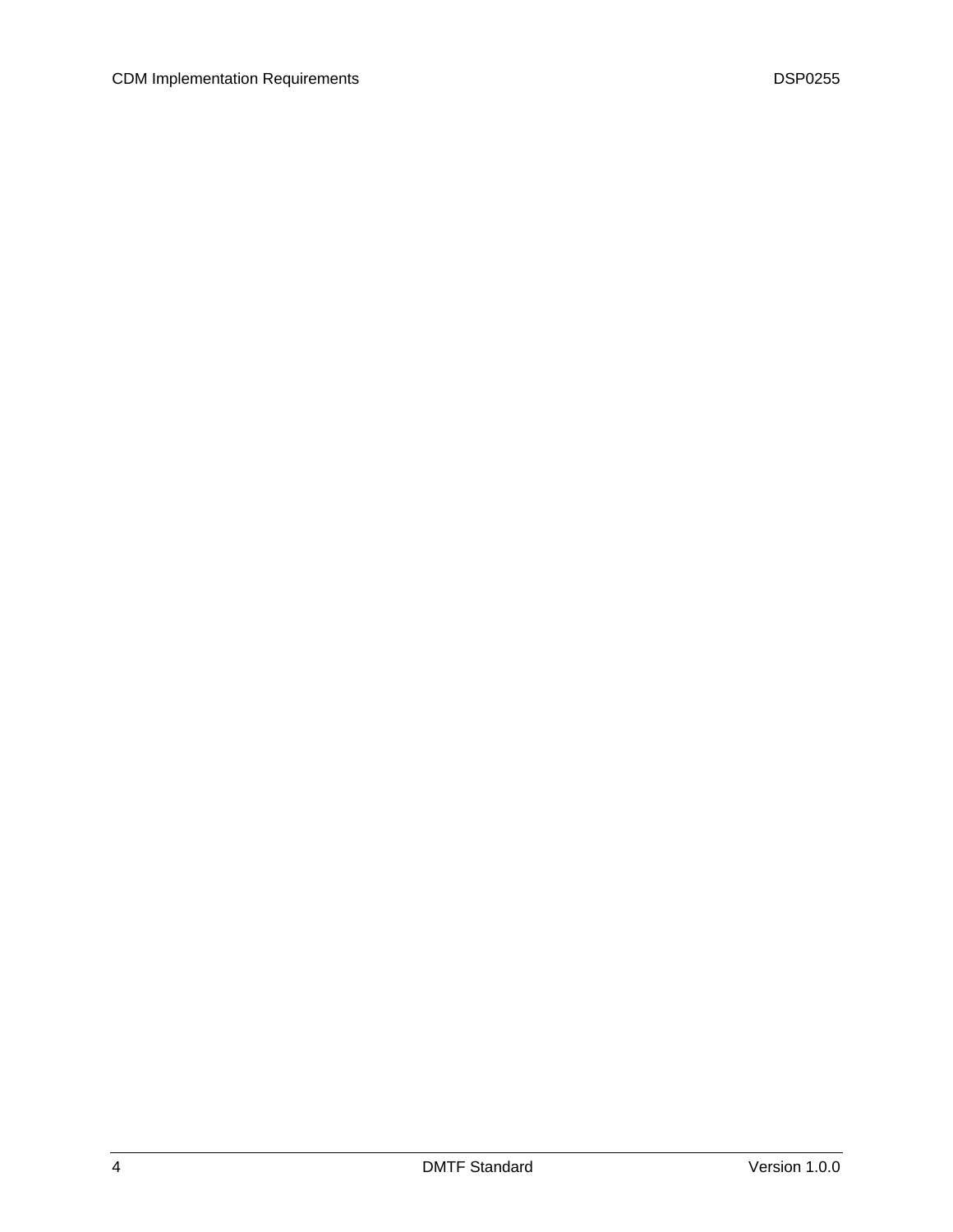### Foreword

<span id="page-4-0"></span>The *CDM Implementation Requirements* (DSP0255) was prepared by the Diagnostics Working Group of the DMTF.

DMTF is a not-for-profit association of industry members dedicated to promoting enterprise and systems management and interoperability.

### **Acknowledgments**

The authors wish to acknowledge the following people.

**Editor:** 

• Jim Davis – WBEM Solutions, Inc.

#### **Contributors:**

- Dave Barrett Emulex
- Rodney Brown (Chair) IBM
- Carl Chan WBEM Solutions, Inc.
- Kevin Kuelbs HP
- Eric Tend HP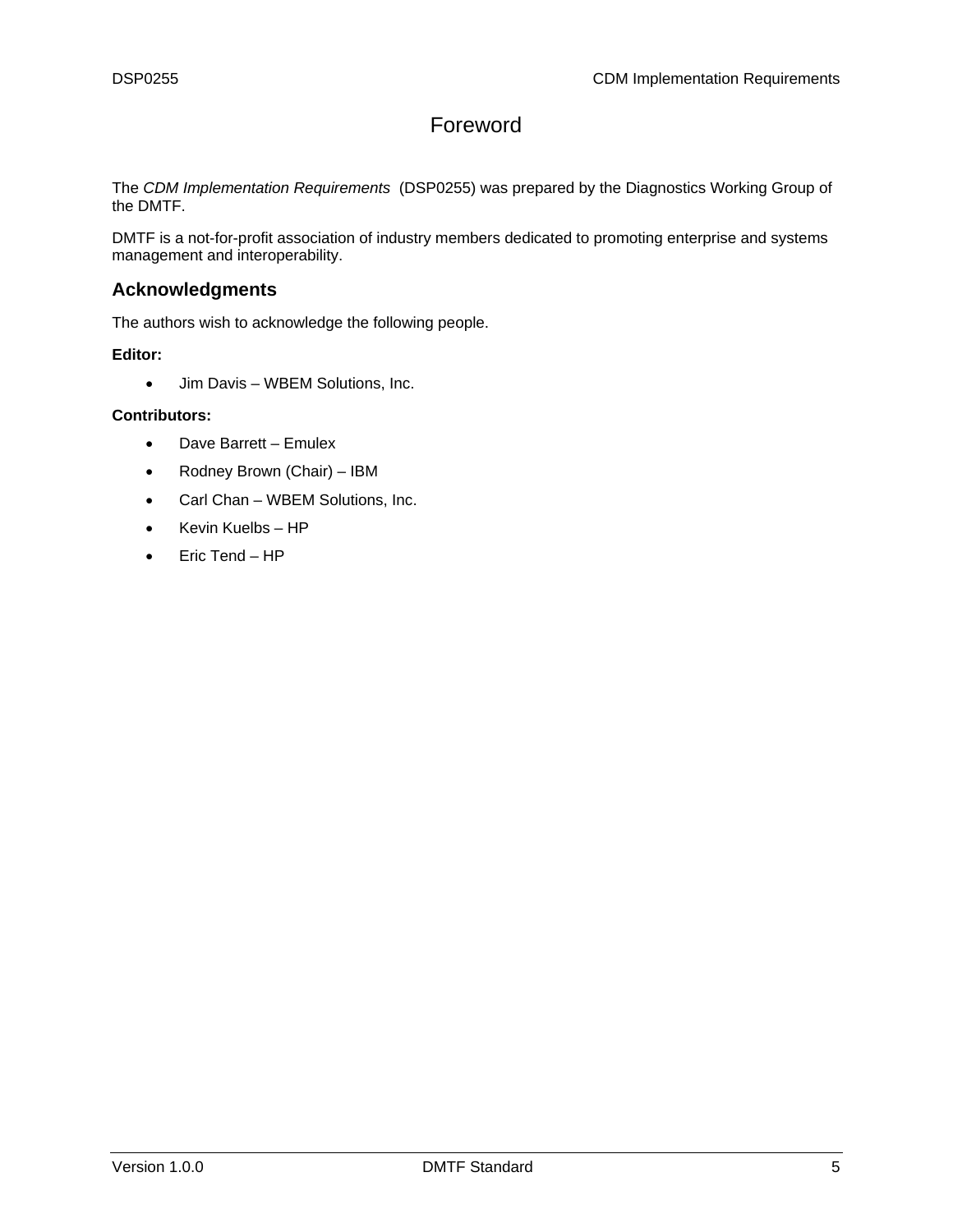### Introduction

<span id="page-5-0"></span>This specification describes the conformance requirements for implementing the Common Diagnostics Model (CDM) version 1.0.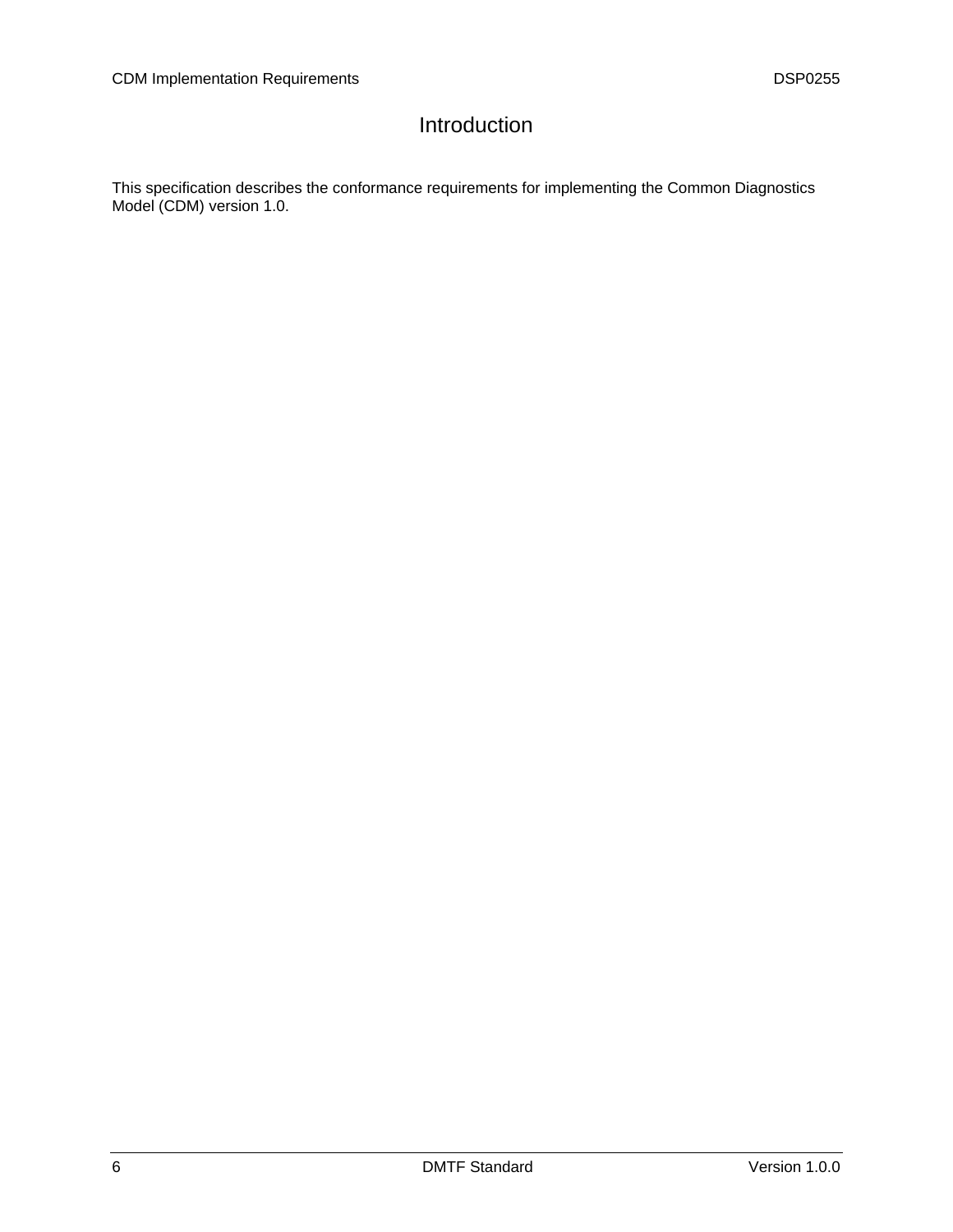## <span id="page-6-0"></span><sup>1</sup>**CDM Implementation Requirements**

### 2 **1 Scope**

3 4 This document describes the requirements for implementing the Common Diagnostics Model (CDM) version 1.0.0. This document does not define the implementation requirements directly.

### 5 **2 Normative References**

6 7 8 The following referenced documents are indispensable for the application of this document. For dated references, only the edition cited applies. For undated references, the latest edition of the referenced document (including any amendments) applies.

### 9 **2.1 Approved References**

- 10 DMTF DSP0200, *CIM Operations over HTTP 1.3*,
- 11 [http://www.dmtf.org/standards/published\\_documents/DSP0200\\_1.3.pdf](http://www.dmtf.org/standards/published_documents/DSP0200_1.3.pdf)
- 12 DMTF DSP0200, *CIM Operations over HTTP 1.2*,
- 13 [http://www.dmtf.org/standards/published\\_documents/DSP0200\\_1.2.pdf](http://www.dmtf.org/standards/published_documents/DSP0200_1.2.pdf)
- 14 DMTF DSP0201, *Representation of CIM using XML 2.3*, 15 [http://www.dmtf.org/standards/published\\_documents/DSP0201\\_2.3.pdf](http://www.dmtf.org/standards/published_documents/DSP0201_2.3.pdf)
- 16 DMTF DSP0201, *Representation of CIM using XML 2.2*,
- 17 [http://www.dmtf.org/standards/published\\_documents/DSP0201\\_2.2.pdf](http://www.dmtf.org/standards/published_documents/DSP0201_2.2.pdf)
- 18 DMTF DSP0203, *CIM-XML DTD 2.3*,
- 19 [http://www.dmtf.org/standards/published\\_documents/DSP0203\\_2.3.dtd](http://www.dmtf.org/standards/published_documents/DSP0203_2.3.dtd)
- 20 DMTF DSP0203, *CIM-XML DTD 2.2*,
- 21 [http://www.dmtf.org/standards/published\\_documents/DSP0203\\_2.2.dtd](http://www.dmtf.org/standards/published_documents/DSP0203_2.2.dtd)
- 22 DMTF DSP0226, *Web Services for Management 1.0,*
- 23 [http://www.dmtf.org/standards/published\\_documents/DSP0226\\_1.0.pdf](http://www.dmtf.org/standards/published_documents/DSP0226_1.0.pdf)
- 24 DMTF DSP0227, *WS-Management CIM Binding Specification 1.0,*  25 [http://www.dmtf.org/standards/published\\_documents/DSP0227\\_1.0.pdf](http://www.dmtf.org/standards/published_documents/DSP0227_1.0.pdf)
- 26 DMTF DSP0230, *WS-CIM Mapping Specification 1.0,*
- 27 [http://www.dmtf.org/standards/published\\_documents/DSP0230\\_1.0.pdf](http://www.dmtf.org/standards/published_documents/DSP0230_1.0.pdf)
- 28 DMTF DSP1002, *Diagnostics Profile 1.0*,
- 29 [http://www.dmtf.org/standards/published\\_documents/DSP1002\\_1.0.pdf](http://www.dmtf.org/standards/published_documents/DSP1002_1.0.pdf)
- 30 DMTF DSP1033, *Profile Registration Profile 1.0*,
- 31 [http://www.dmtf.org/standards/published\\_documents/DSP1033\\_1.0.pdf](http://www.dmtf.org/standards/published_documents/DSP1033_1.0.pdf)

### 32 **2.2 References under Development**

- 33 DMTF DSP0205, *WBEM Discovery Using SLP 1.0,*
- 34 [http://www.dmtf.org/standards/published\\_documents/DSP0205.pdf](http://www.dmtf.org/standards/published_documents/DSP0205.pdf)
- 35 DMTF DSP0206, *WBEM SLP Template 1.0,<http://www.dmtf.org/standards/wbem/wbem.1.0.en>*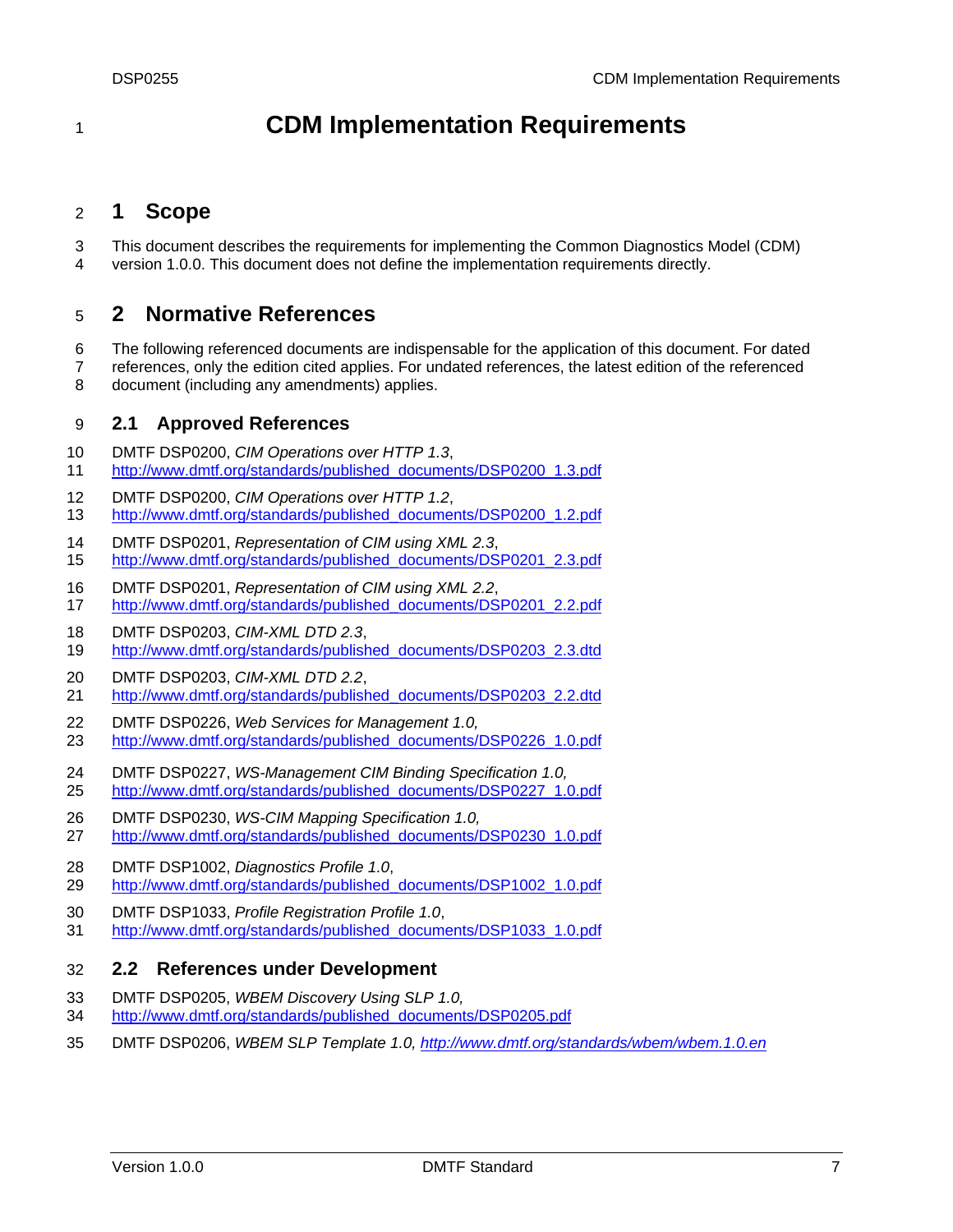### <span id="page-7-0"></span>36 **2.3 Other References**

37 [ISO/IEC Directives, Part 2,](http://isotc.iso.org/livelink/livelink.exe?func=ll&objId=4230456&objAction=browse&sort=subtype) *Rules for the structure and drafting of International Standards* 

### 38 **3 Terms and Definitions**

- 39 For the purposes of this document, the following terms and definitions apply.
- 40 **3.1**
- 41 **can**
- 42 used for statements of possibility and capability, whether material, physical, or causal
- 43 **3.2**
- 44 **cannot**
- 45 used for statements of possibility and capability, whether material, physical, or causal
- 46 **3.3**

#### 47 **conditional**

- 48 49 indicates requirements to be followed strictly in order to conform to the document when the specified conditions are met
- 50 **3.4**

#### 51 **mandatory**

- 52 indicates requirements to be followed strictly in order to conform to the document and from which no
- 53 deviation is permitted
- 54 **3.5**
- 55 **may**
- 56 indicates a course of action permissible within the limits of the document
- 57 **3.6**
- 58 **need not**
- 59 indicates a course of action permissible within the limits of the document
- 60 **3.7**
- 61 **optional**
- 62 indicates a course of action permissible within the limits of the document
- 63 **3.8**
- 64 **shall**
- 65 66 indicates requirements to be followed strictly in order to conform to the document and from which no deviation is permitted
- 67 **3.9**
- 68 **shall not**
- 69 70 indicates requirements to be followed in order to conform to the document and from which no deviation is permitted
- 71 **3.10**
- 72 **should**
- 73 indicates that among several possibilities, one is recommended as particularly suitable, without
- 74 mentioning or excluding others, or that a certain course of action is preferred but not necessarily required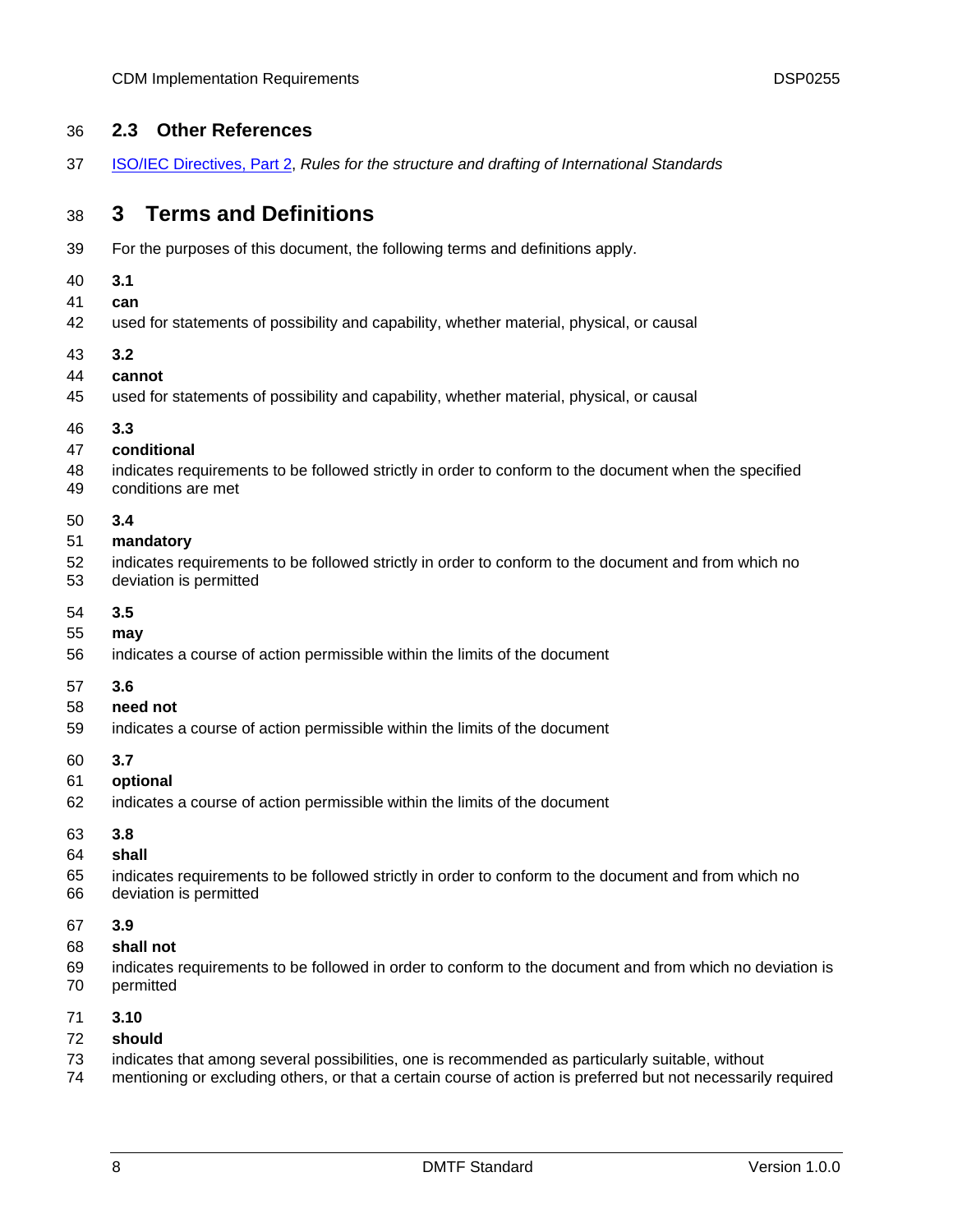<span id="page-8-0"></span>

| ı  |
|----|
| ۰, |

- 76 **should not**
- 77 indicates that a certain possibility or course of action is deprecated but not prohibited

### 78 **4 Abbreviated Terms and Document Conventions**

### 79 **4.1 Abbreviated Terms**

- 80 The following symbols and abbreviations are used in this document.
- 81 **4.1.1**
- 82 **IANA**
- 83 Internet Assigned Numbers Authority
- 84 **4.1.2**
- 85 **IP**
- 86 Internet Protocol
- 87 **4.1.3**
- 88 **URI**
- 89 Uniform Resource Identifier
- 90 **4.1.4**
- 91 **WS**
- 92 Web Services

### 93 **4.2 Document Conventions**

### 94 **4.2.1 Typographical Conventions**

#### 95 **4.2.1.1 Experimental Material**

96 97 98 99 100 101 Some of the content considered for inclusion in this specification has yet to receive sufficient review to satisfy the adoption requirements set forth by the Technical Committee within the DMTF. This content is presented here as an aid to implementers who are interested in likely future developments within this specification. The content marked experimental may change as implementation experience is gained. There is a high likelihood that it will be included in an upcoming revision of the specification. Until that time, it is purely informational, and is clearly marked within the text.

102 A sample of the typographical convention for experimental content is included here:

#### 103 **EXPERIMENTAL**

- 104 Experimental content appears here.
- 105 **EXPERIMENTAL**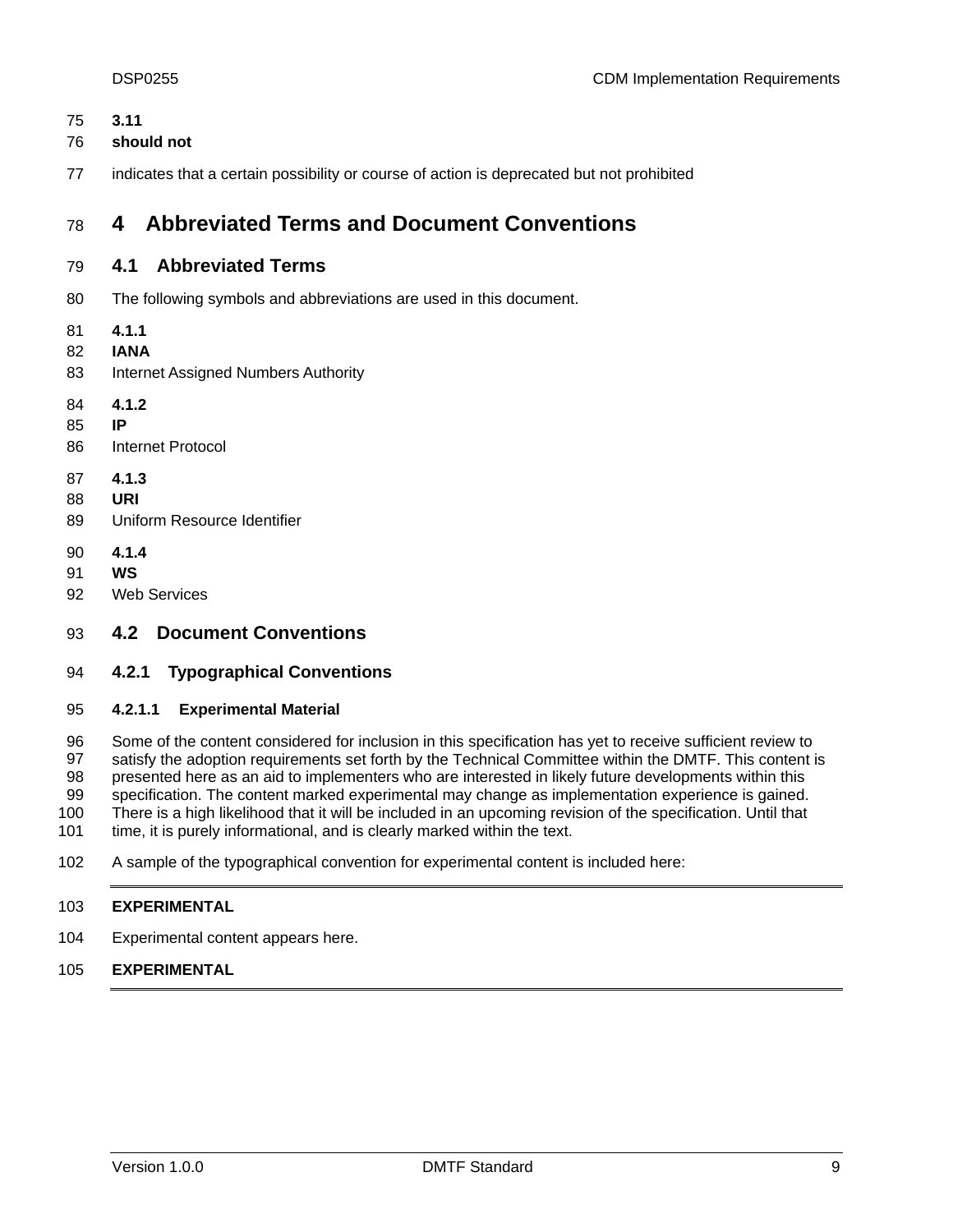### <span id="page-9-0"></span>106 **5 Mandatory Profiles and Specifications**

The mandatory profiles and specifications shown in [Table 1](#page-9-1) shall be implemented in accordance with this specification. 107 108

<span id="page-9-1"></span>

| ٠<br>٩<br>I<br>I<br>۰,<br>×<br>۰.<br>× |
|----------------------------------------|
|----------------------------------------|

#### Table 1 – Mandatory Profiles and Specifications

| <b>Name</b>                         | <b>Number</b>  | <b>Version</b> | <b>Description</b> |
|-------------------------------------|----------------|----------------|--------------------|
| <b>Diagnostics Profile</b>          | <b>DSP1002</b> | 1.0            |                    |
| <b>Profile Registration Profile</b> | <b>DSP1033</b> | 1.0            |                    |

### 110 **6 Optional Profiles**

111 There are no optional profiles for this version of the specification.

### 112 **7 Protocol Implementation Requirements**

- 113 114 A CDM-compliant implementation shall use a CIM-based data model for representing managed resources and services. This section describes the Protocol requirements for a CDM implementation.
- 115 A CDM implementation shall implement at least one of the following protocols:
- 116 • CIM-XML
- 117 • WS-Management
- 118 119 The following sections describe the mandatory specifications and any additional requirements for each protocol.

#### 120 **7.1 CIM-XML**

- 121 A CDM Implementation may choose to implement either CIM-XML 1.2 or 1.3. CIM-XML 1.3 is preferred.
- 122 **7.1.1 CIM-XML 1.3**
- 123 CIM-XML 1.3 is defined by the specifications listed in [Table 2](#page-10-1).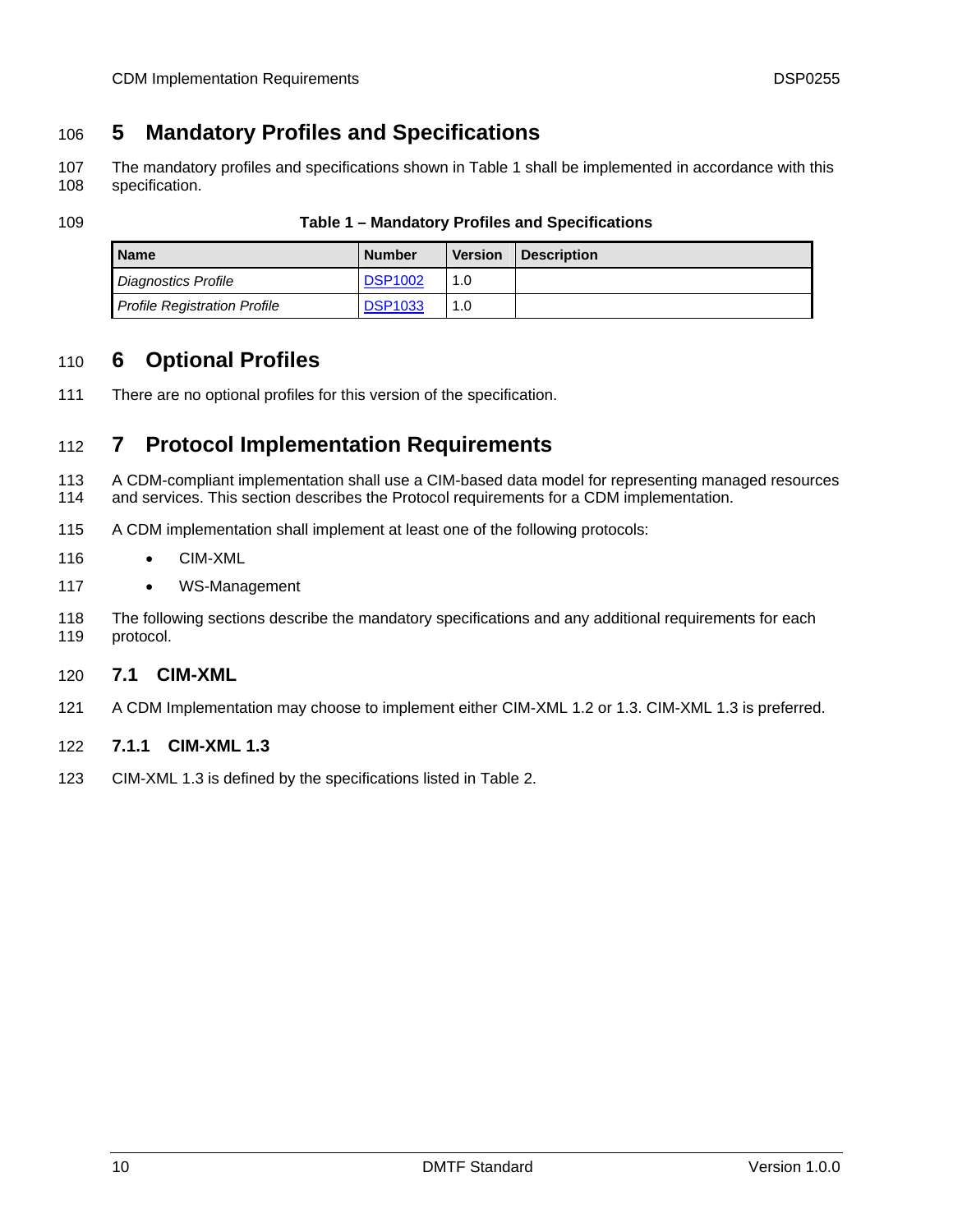| Name                            | <b>Number</b>  | <b>Version</b> | <b>Description</b> |
|---------------------------------|----------------|----------------|--------------------|
| <b>CIM Operations over HTTP</b> | <b>DSP0200</b> | 1.3            |                    |
| Representation of CIM Using XML | <b>DSP0201</b> | 2.3            |                    |
| CIM-XML DTD                     | <b>DSP0203</b> | 2.3            |                    |

#### <span id="page-10-1"></span><span id="page-10-0"></span>124 **Table 2 – CIM-XML 1.3 Specifications**

### 125 **7.1.2 CIM-XML 1.2**

126 CIM-XML 1.2 is defined by the specifications listed in [Table 3](#page-10-2).

<span id="page-10-2"></span>

| 127 | Table 3 – CIM-XML 1.2 Specifications |
|-----|--------------------------------------|
|-----|--------------------------------------|

| <b>Name</b>                     | <b>Number</b>  | <b>Version</b> | <b>Description</b> |
|---------------------------------|----------------|----------------|--------------------|
| <b>CIM Operations over HTTP</b> | <b>DSP0200</b> | 1.2            |                    |
| Representation of CIM Using XML | <b>DSP0201</b> | 2.2            |                    |
| CIM-XML DTD                     | <b>DSP0203</b> | 2.2            |                    |

#### 128 **7.2 WS-Management**

It is mandatory for CDM implementations to use the protocol defined in *Web Services for Management*  129

Specification (**DSP0226**) as the management protocol for supporting operations. The implementation of the Web Services Management protocol shall expose CIM schema. 130 131

- 
- 132 WS-Management is defined in the specifications listed in [Table 4](#page-10-3).
- <span id="page-10-3"></span>133

#### **Table 4 – WS-Management 1.0 Specifications**

| <b>Name</b>                                  | <b>Number</b>  | <b>Version</b> | <b>Description</b> |
|----------------------------------------------|----------------|----------------|--------------------|
| <b>WS-Management Specification</b>           | <b>DSP0226</b> | 1.0            |                    |
| WS-Management - CIM Binding<br>Specification | <b>DSP0227</b> | 1.0            |                    |
| <b>WS-CIM Mapping Specification</b>          | <b>DSP0230</b> | 1.0            |                    |

### 134 **7.3 Transport Protocol**

135 CDM implementations shall use HTTP 1.1.

### 136 **8 Security Implementation Requirements**

137 There are no additional requirements beyond those specified by the protocols.

### 138 **9 Discovery Requirements**

139 140 Discovery is not required for CDM Version 1.0. If Discovery is implemented, one of the following is recommended.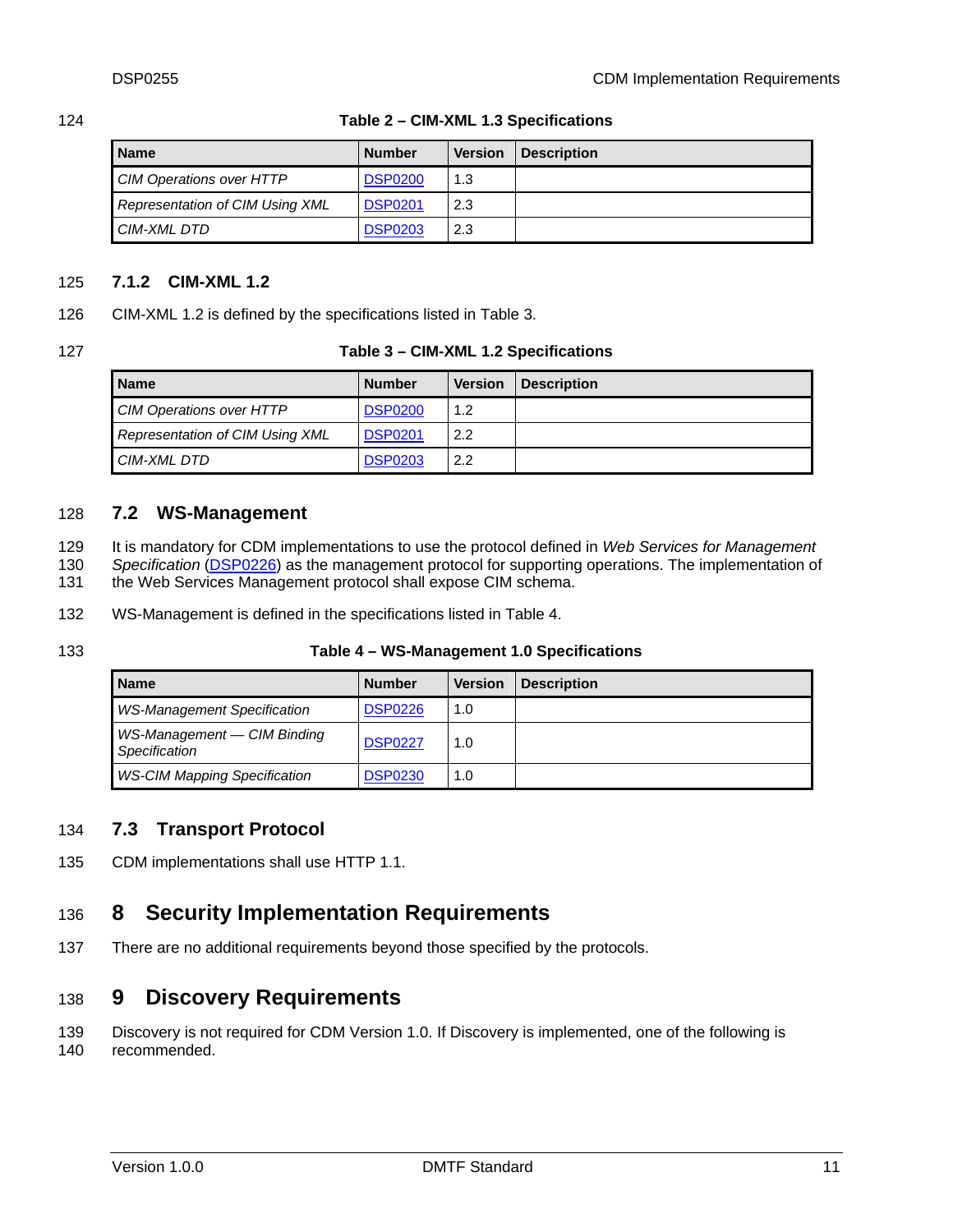### <span id="page-11-0"></span>141 **9.1 SLP**

#### 142 **EXPERIMENTAL**

- 143 CDM Implementations that support CIM-XML should also support SLP for discovery.
- 144 Discovery using SLP is defined in the specifications listed in [Table 5.](#page-11-1)

<span id="page-11-1"></span>145

#### **Table 5 – WBEM Discovery Using SLP Specifications**

| l Name                          | <b>Number</b>  | <b>Version</b> | <b>Description</b> |
|---------------------------------|----------------|----------------|--------------------|
| <b>WBEM Discovery Using SLP</b> | <b>DSP0205</b> | 1.0            |                    |
| <b>WBEM SLP Template</b>        | <b>DSP0206</b> | 1.0            |                    |

### 146 **EXPERIMENTAL**

### 147 **9.2 WS-Management Identify**

- WS-Management Identify is defined in clause 11 of **DSP0226**. A CDM-compliant management service 148
- that supports the WS-Management protocol should support the Identify method on each CDM access port 149
- that it supports*.* wsmanidentity.xsd version 1.0.1 is required. 150
- 151 [Table 6](#page-11-2) defines the IdentifyResponse payload requirements for CDM 1.0.
- <span id="page-11-2"></span>152

### **Table 6 – WS-Management IdentifyResponse Payload Elements**

| <b>Element</b>                                                                                                                                                                                          | <b>Requirement</b>   | <b>Notes</b>                                                                                                                               |
|---------------------------------------------------------------------------------------------------------------------------------------------------------------------------------------------------------|----------------------|--------------------------------------------------------------------------------------------------------------------------------------------|
| wsmid:IdentifyResponse                                                                                                                                                                                  | Mandatory            | The body of the response                                                                                                                   |
| wsmid:IdentifyResponse/wsmid:ProtocolVersion                                                                                                                                                            | Mandatory            | URI identifying DSP0226 1.0<br>http://schemas.dmtf.org/wbem/wsman/1/<br>wsman.xsd                                                          |
| wsmid:IdentifyResponse/wsmid:ProductVendor<br>wsmid:IdentifyResponse/wsmid:ProductVersion                                                                                                               | Optional<br>Optional |                                                                                                                                            |
| wsmid:IdentifyResponse/wsmid:InitiativeSupport<br>wsmid:IdentifyResponse/wsmid:InitiativeSupport/ws<br>mid:InitiativeName<br>wsmid:IdentifyResponse/wsmid:InitiativeSupport/ws<br>mid:InitiativeVersion | Mandatory            | At least one entry of InitiativeSupport<br>shall exist with the following values:<br>InitiativeName = "CDM"<br>InitiativeVersion = "1.0.0" |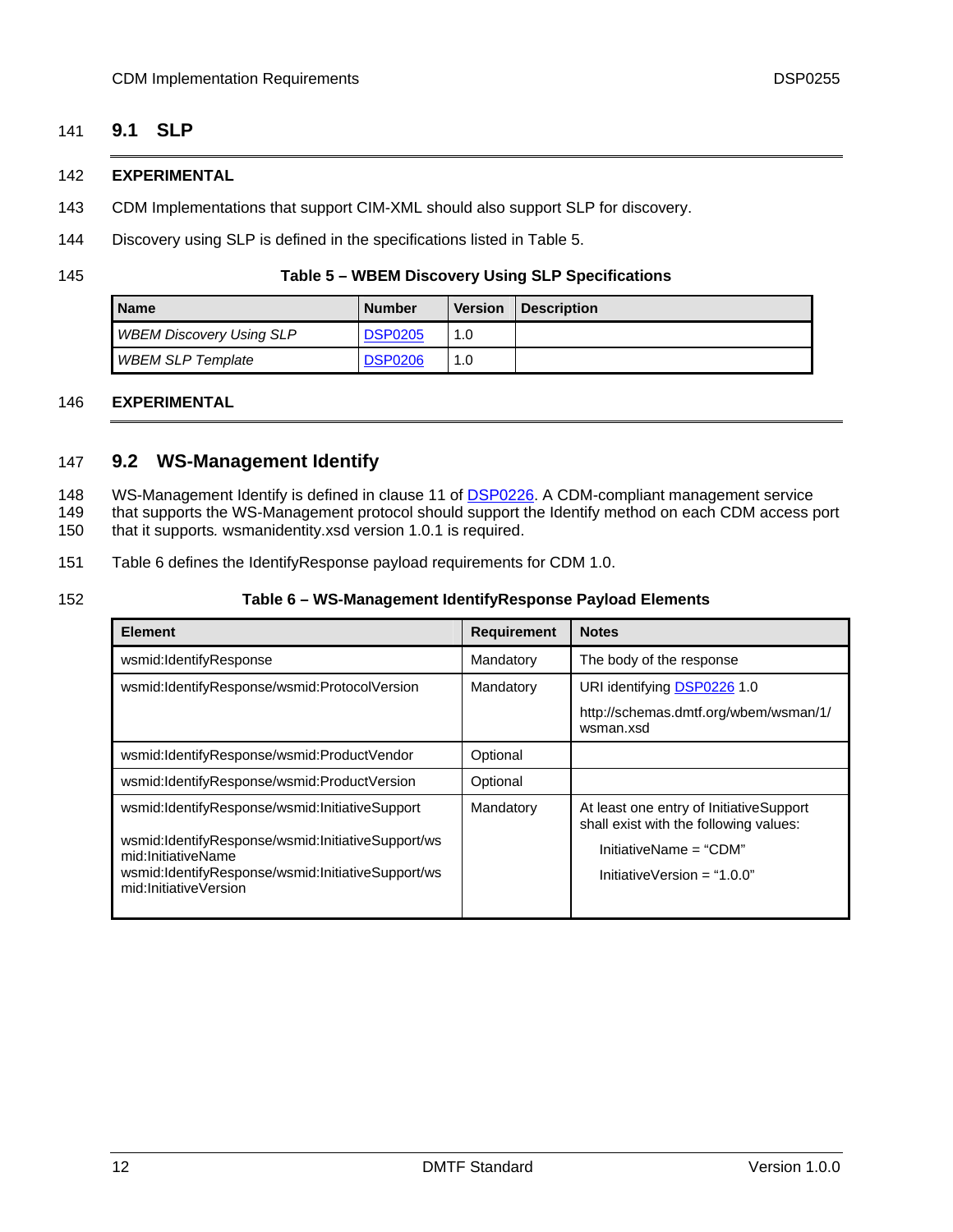| <b>Element</b>                                                              | <b>Requirement</b> | <b>Notes</b>                                                            |
|-----------------------------------------------------------------------------|--------------------|-------------------------------------------------------------------------|
| wsmid:IdentifyResponse/wsmid:SecurityProfiles/<br>wsmid:SecurityProfileName | Optional           | String identifying the security profile<br>supported                    |
|                                                                             |                    | Class A:                                                                |
|                                                                             |                    | "HTTP_DIGEST":                                                          |
|                                                                             |                    | http://schemas.dmtf.org/wbem/wsman/1<br>/wsman/secprofile/http/digest   |
|                                                                             |                    | Class B:                                                                |
|                                                                             |                    | "HTTP TLS 1":                                                           |
|                                                                             |                    | http://schemas.dmtf.org/wbem/wsman/1<br>/wsman/secprofile/https/digest" |
|                                                                             |                    | "HTTP_TLS_2":                                                           |
|                                                                             |                    | http://schemas.dmtf.org/wbem/wsman/<br>1/wsman/secprofile/https/basic"  |
|                                                                             |                    | "HTTP_IPSEC":                                                           |
|                                                                             |                    | http://schemas.dmtf.org/wbem/wsman/1<br>/wsman/secprofile/http/digest   |

### 153 **9.2.1 wsmid:Identify Security Implementation Requirements**

154 Implementations may support wsmid:Identify without authentication as described in Rule R11.4 of 155 [DSP0226.](#page-6-0)

- 156 If an implementation supports wsmid:Identify without authentication, it should support it through a URL
- 157 that contains the suffix "/wsman-anon/identify."